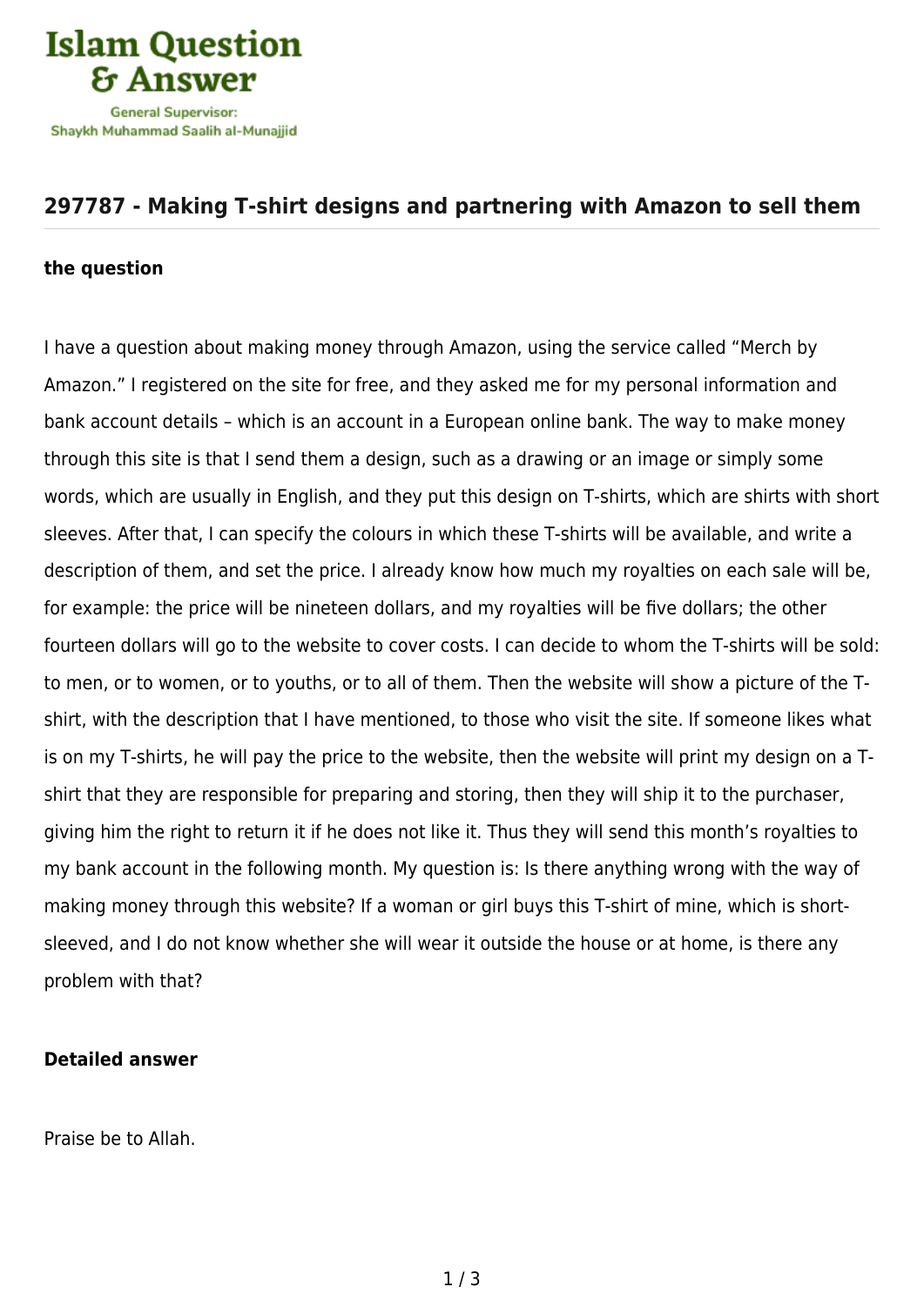

There is nothing wrong with you designing a drawing or writing to be put on a T-shirt, so that if the T-shirt is sold, you will get a share of its price, and if it is not sold you will not get anything. This comes under the heading of a partnership; you contribute by providing the design, and Amazon contributes by providing and marketing the shirts. Hence it must be stipulated that your share will be a percentage of the price, not a fixed amount.

Ibn Qudaamah (may Allah have mercy on him) said: It is not permissible for any member of a partnership to stipulate that any surplus will be his, meaning that if the share of one of the partners is a fixed amount of money, or a fixed amount in addition to his share – such as stipulating that he have a percentage plus ten dirhams, the partnership becomes invalid.

Ibn al-Mundhir said: All of the scholars from whom we acquired knowledge are unanimously agreed that a profit-sharing partnership [mudaarabah] becomes invalid if one or both partners stipulate that they should receive a fixed amount of money. End quote from al-Mughni (5/2).

If the price of the T-shirt for which it is actually sold is a set amount, such as twenty dollars, and you stipulate that you should get five dollars, then there is nothing wrong with that either, because it is akin to the percentage mentioned.

Rather what is forbidden is if one of the two partners stipulates that he should get a set amount when he does not know the price for which the item will be sold, or when it is not possible to actually sell the item for the price stated.

But if the agreement is that you should receive payment for the design, whether the T-shirt is sold or not, this is selling the design, and the price for the design should be known when selling it to Amazon, and you have nothing to do with what happens after that; the company may or may not make money from the design.

With regard to entering into a partnership with the design or selling the design, the following is